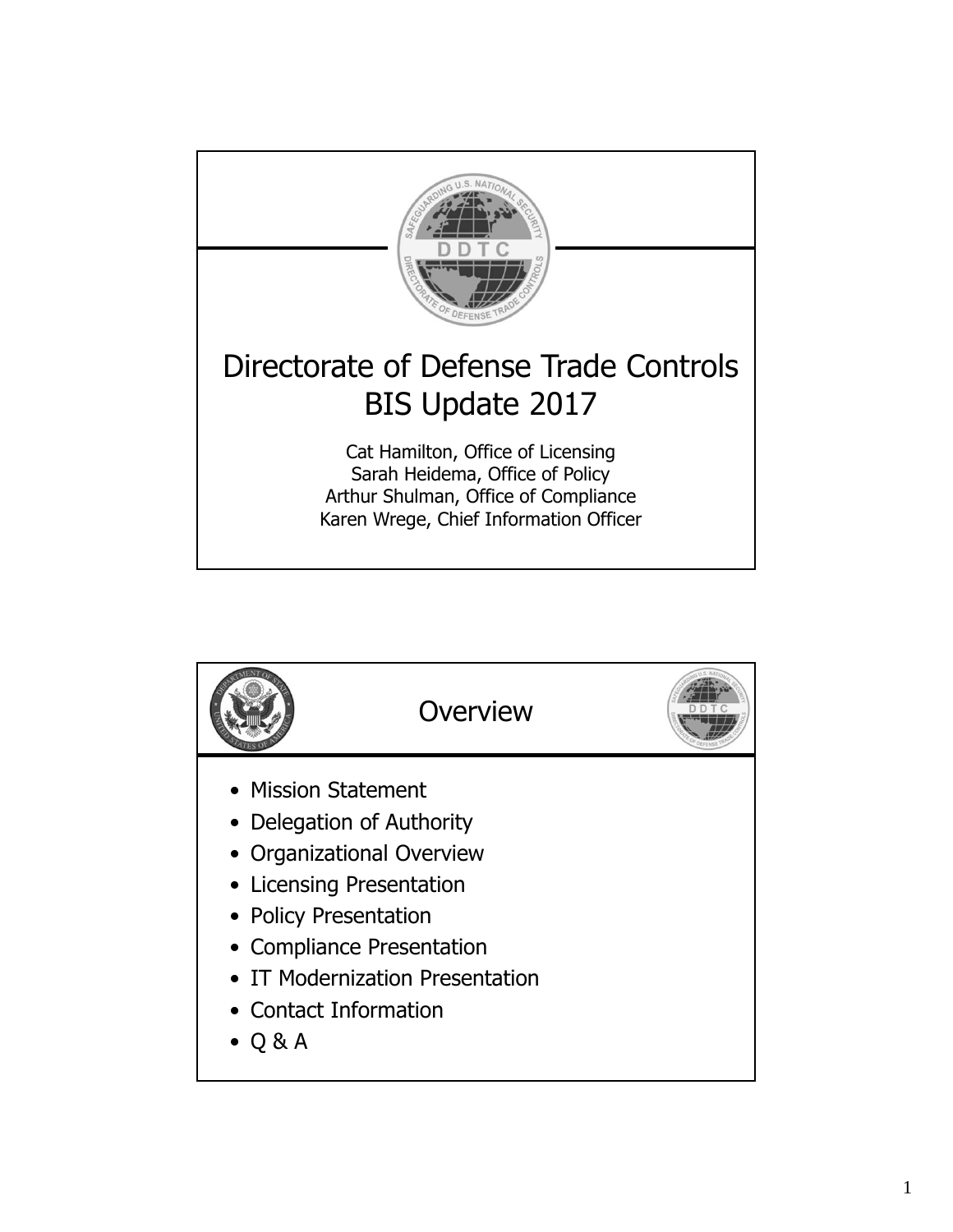

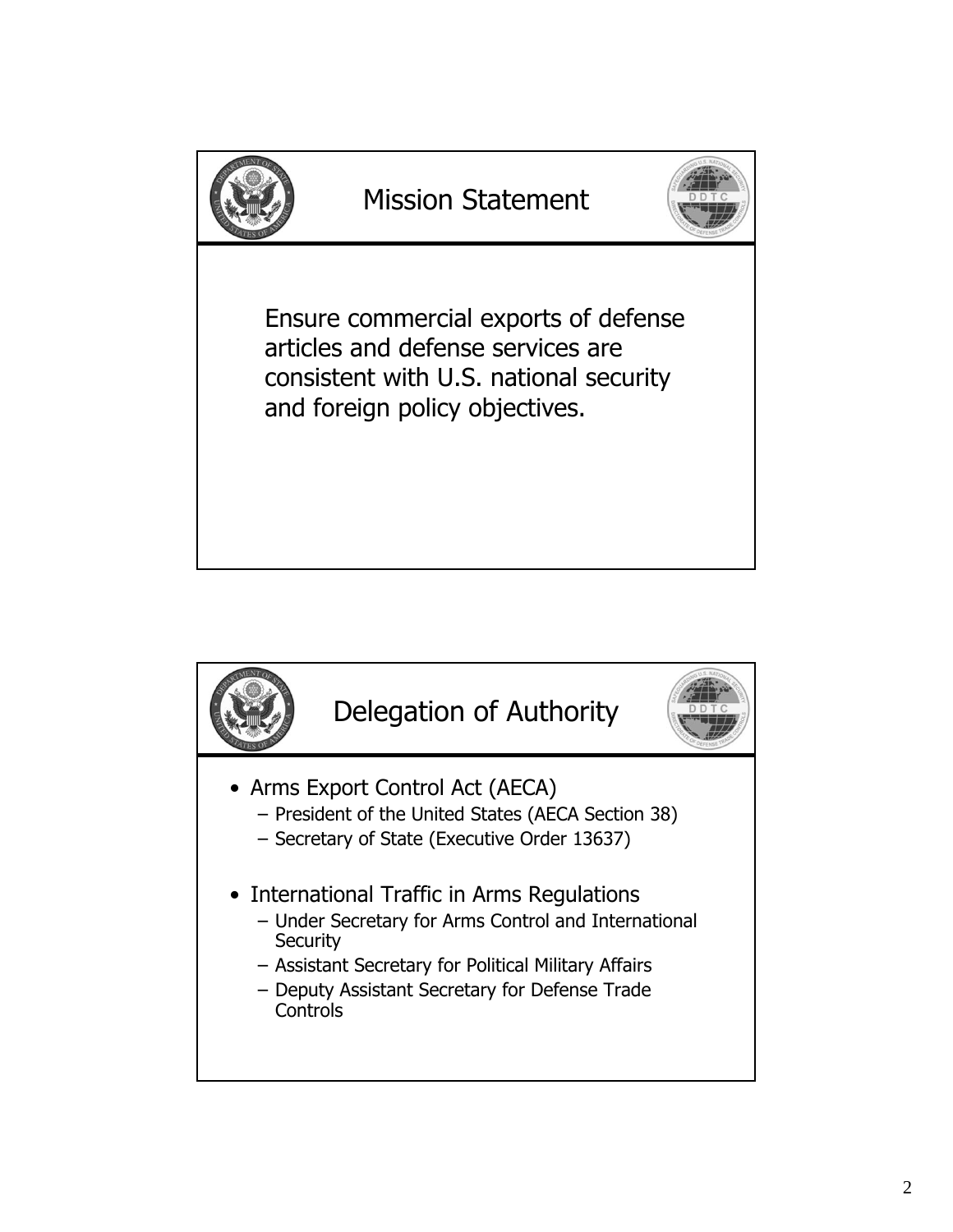

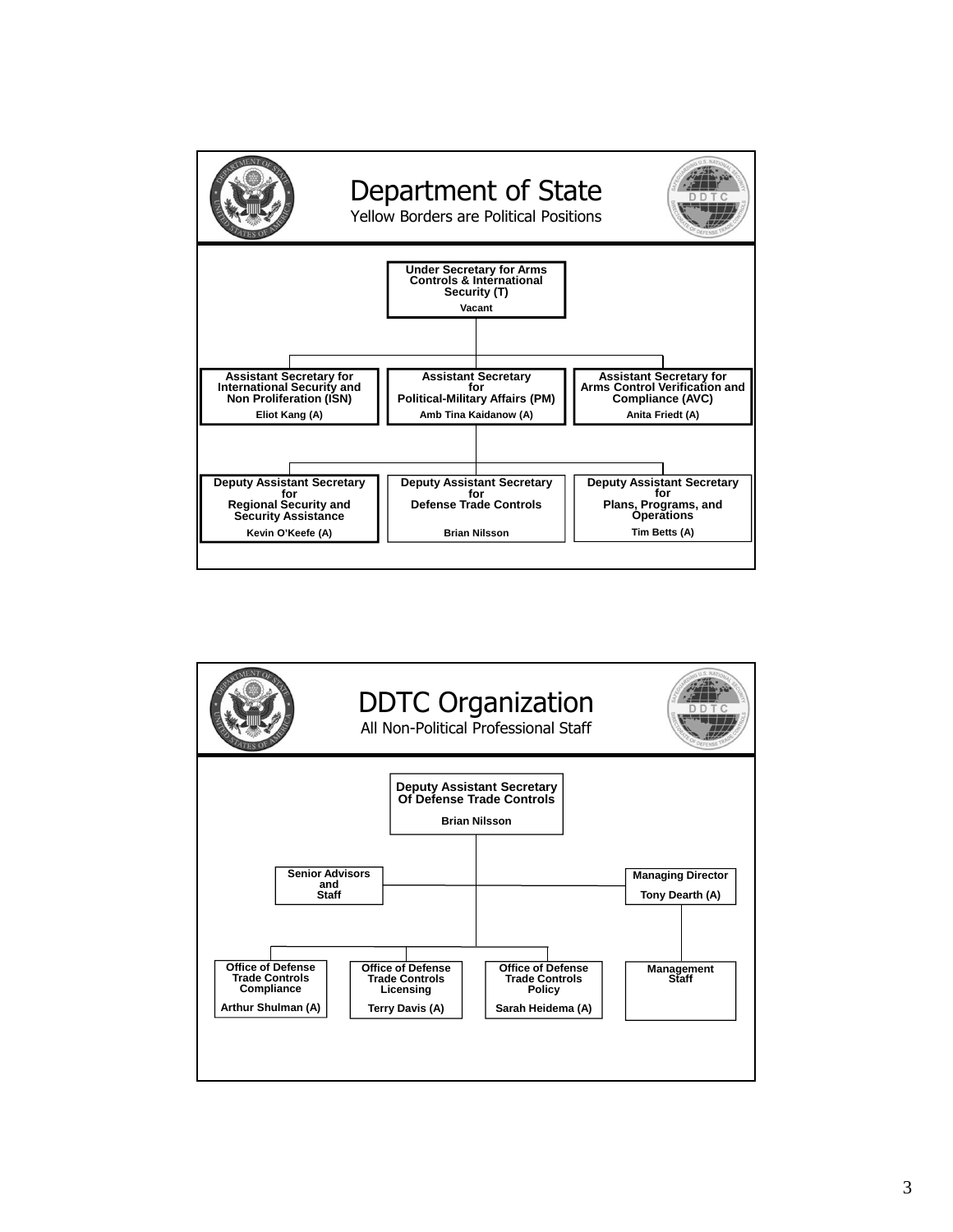

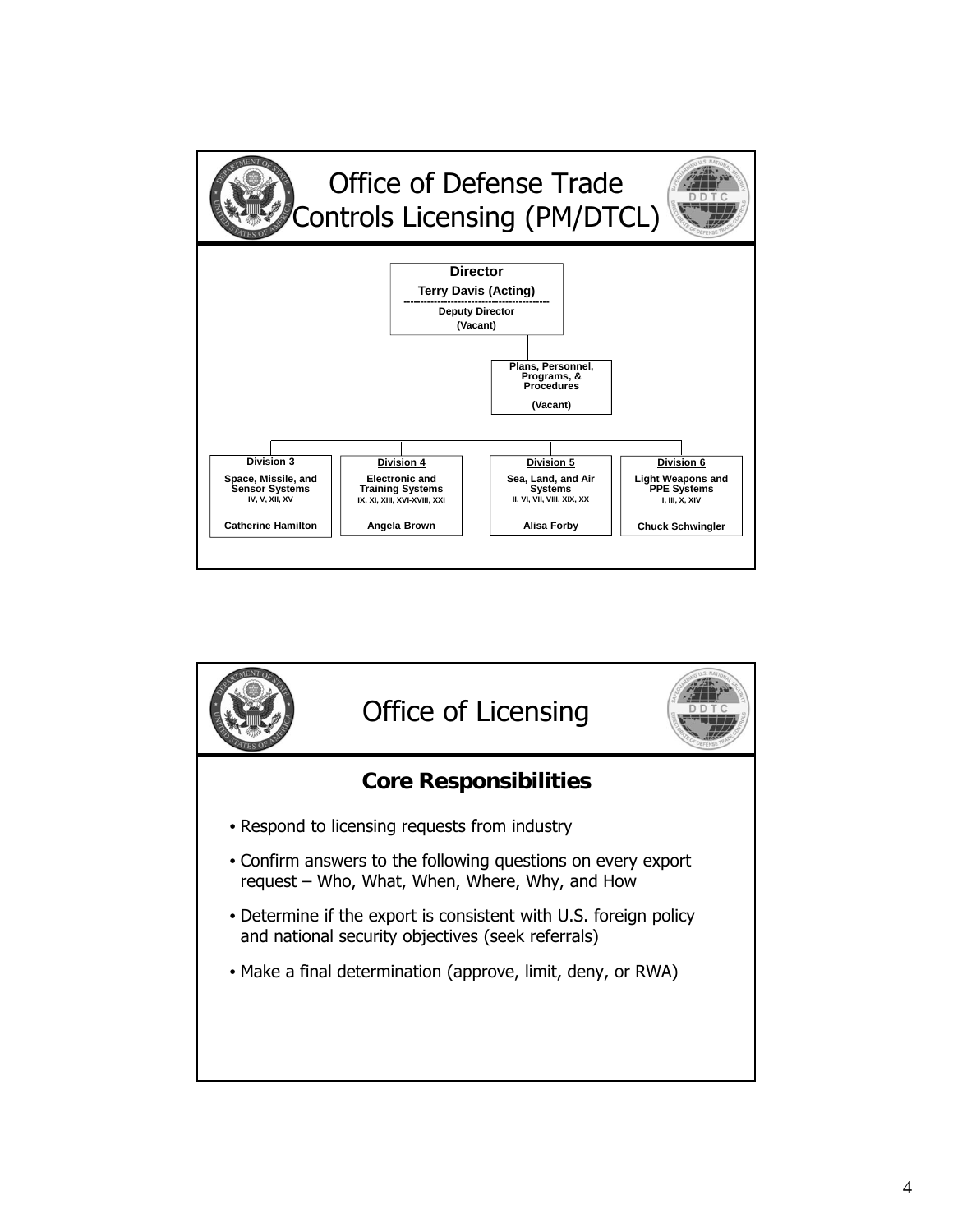

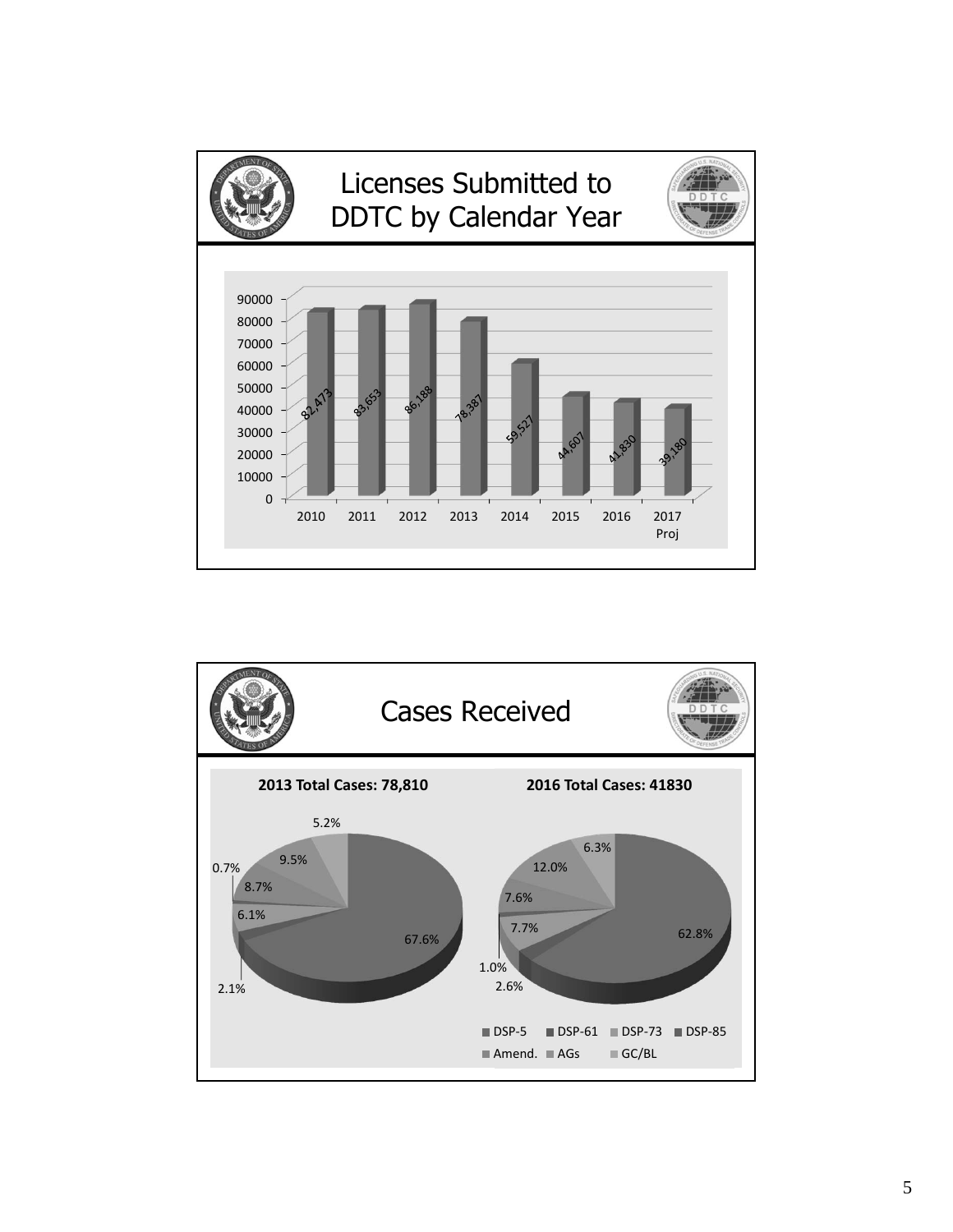

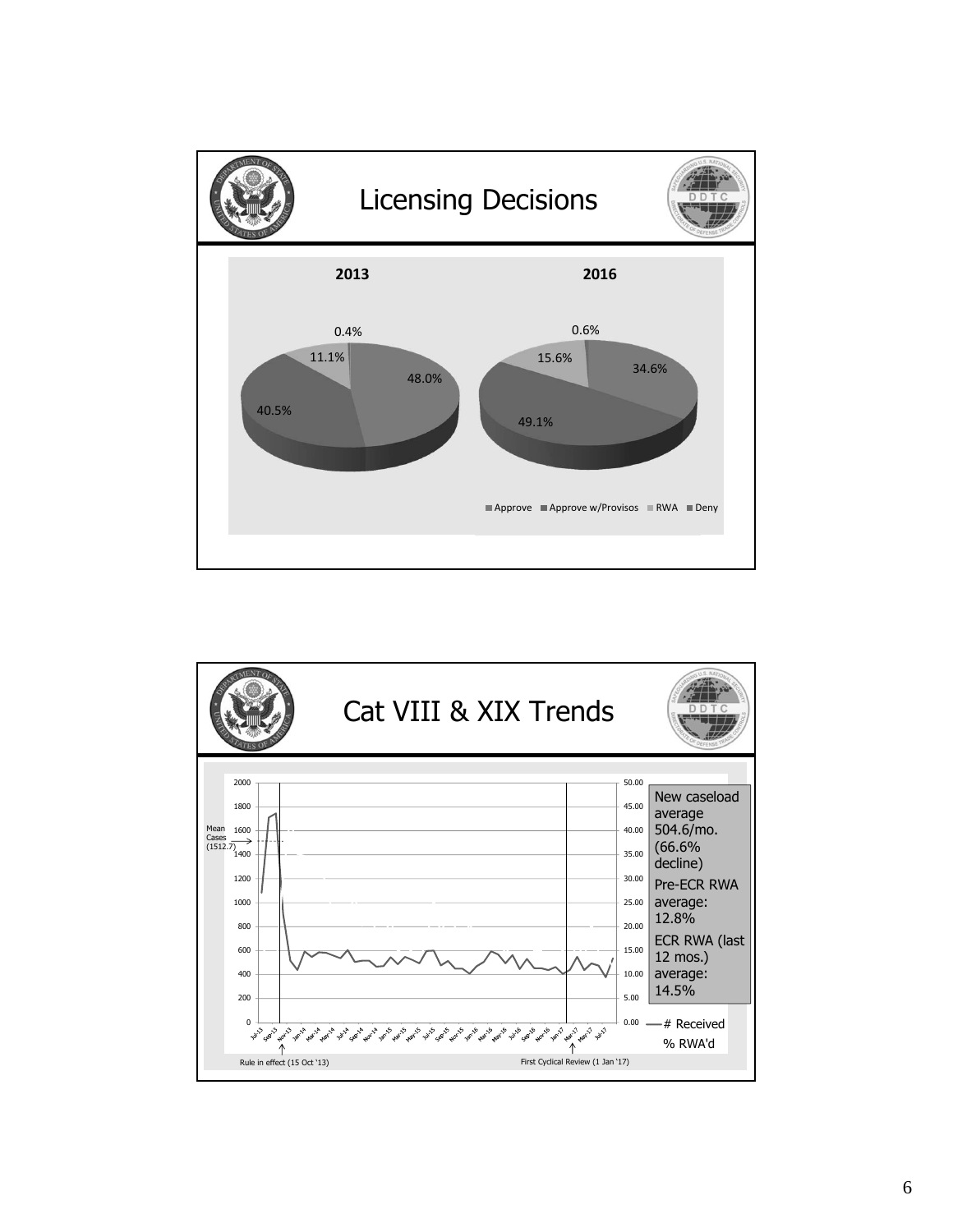

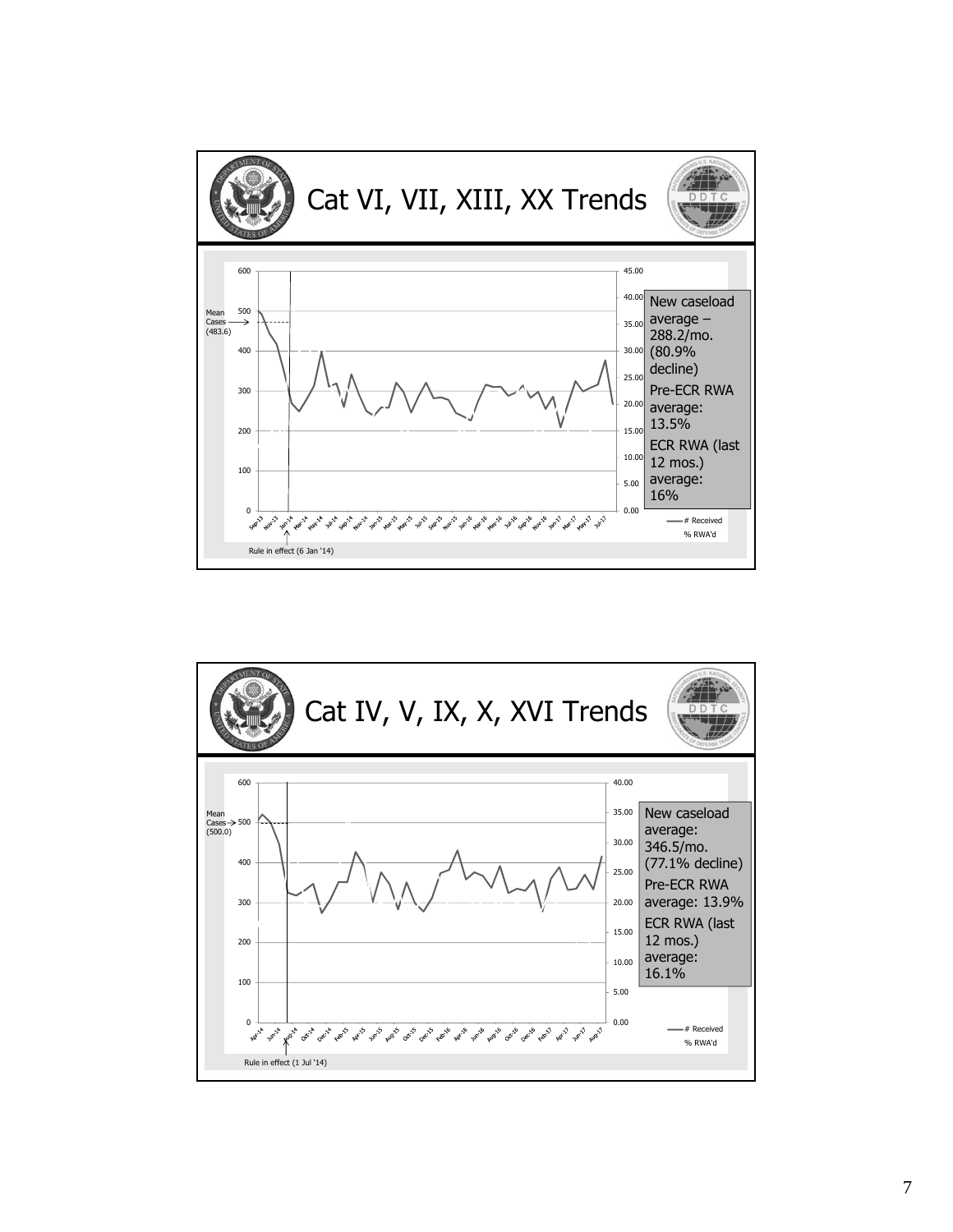

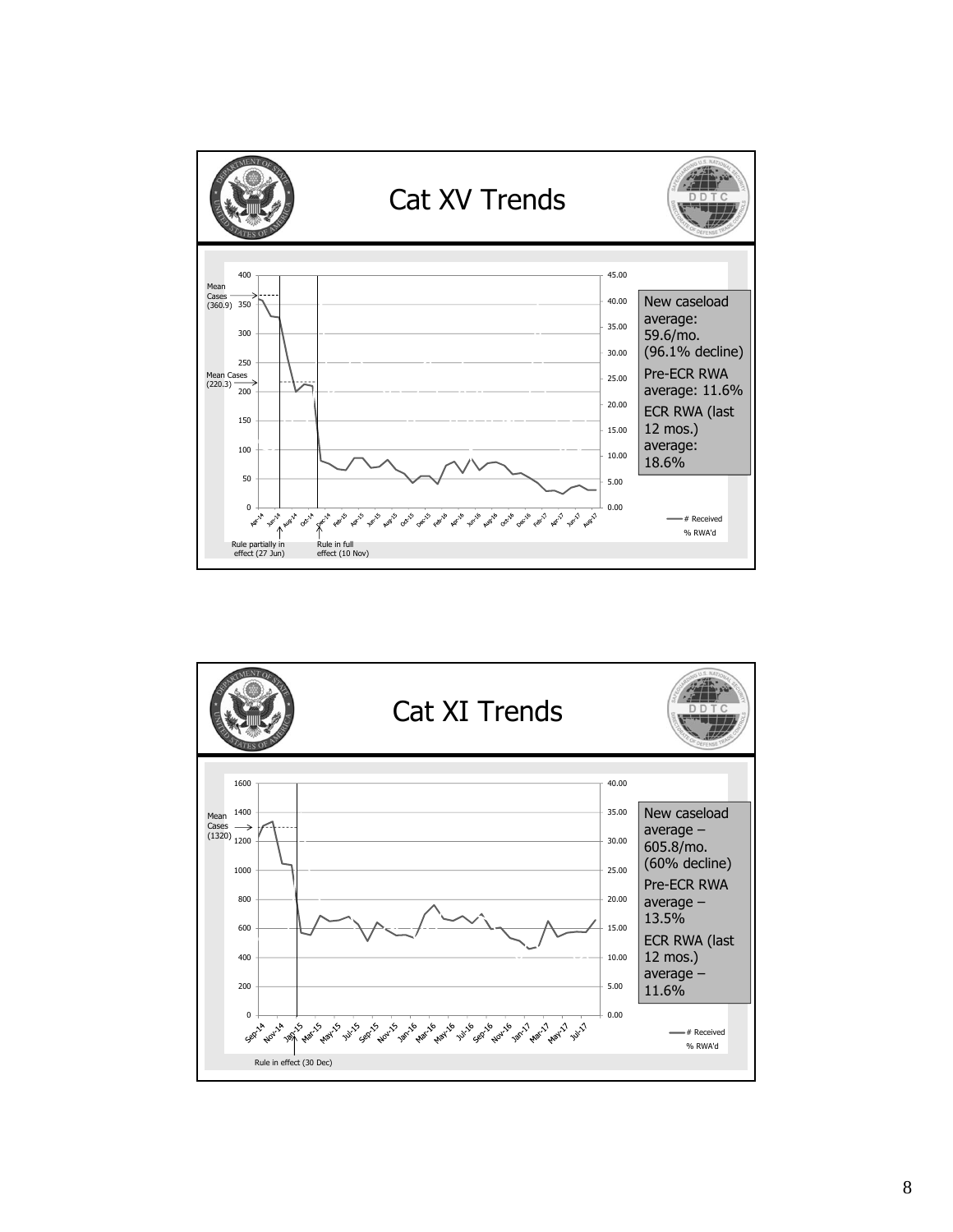

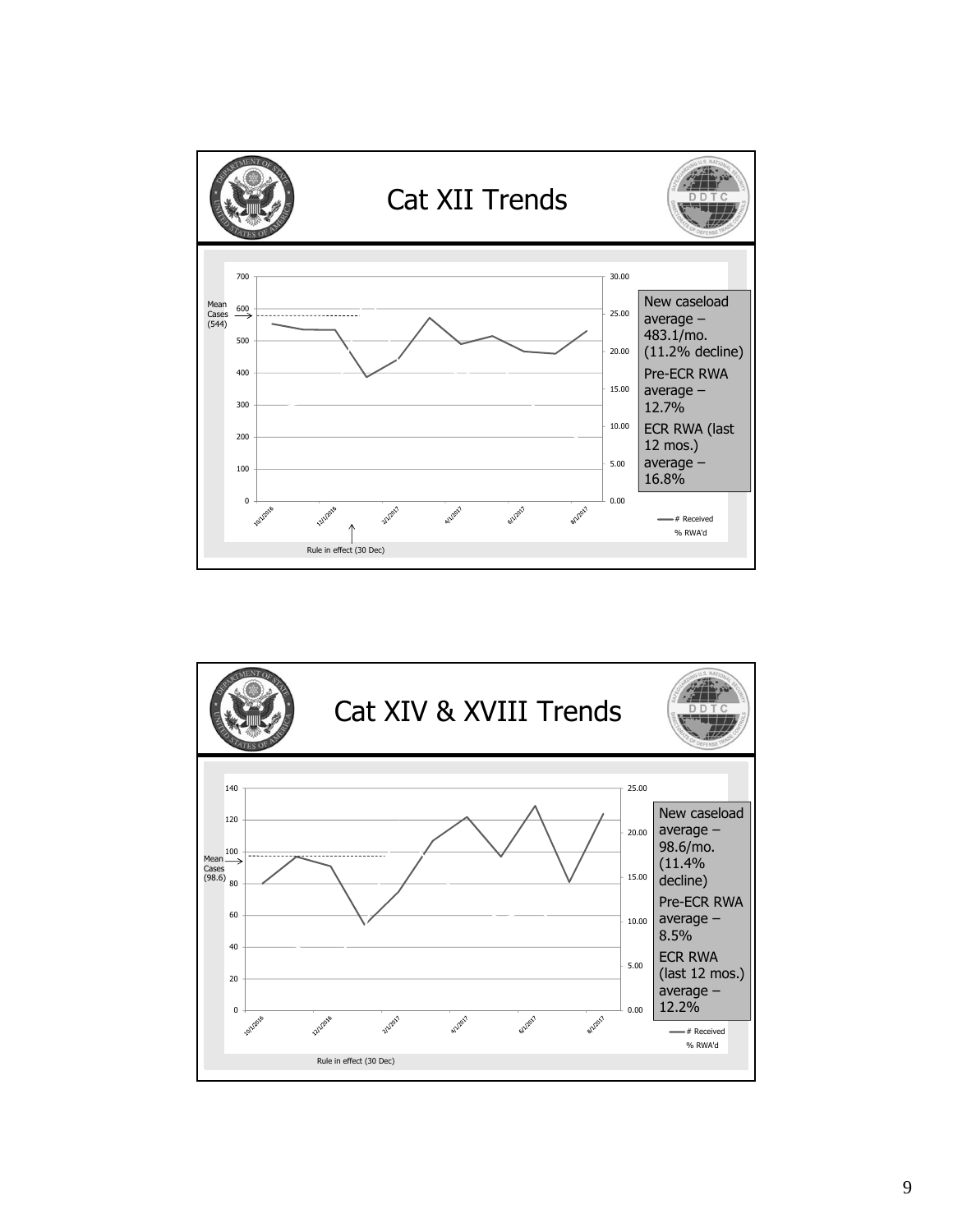

## Overall RWA Statistics



## **Average Annual Stats**

| <b>YEAR</b>       | <b>CASES</b> |       | <b>AVG AGE AVG RWA</b> |
|-------------------|--------------|-------|------------------------|
| 2012              | 86,188       | 18.6  | 10.6%                  |
| 2013              | 78,387       | 19.2  | 11.3%                  |
| 2014              | 59,527       | 21.9  | 14.5%                  |
| 2015              | 44,523       | 26.58 | 16.0%                  |
| 2016              | 41,830       | 28.08 | 15.6%                  |
| 2017 (Aug) 26,214 |              | 27.66 | 15.3%                  |
|                   |              |       |                        |

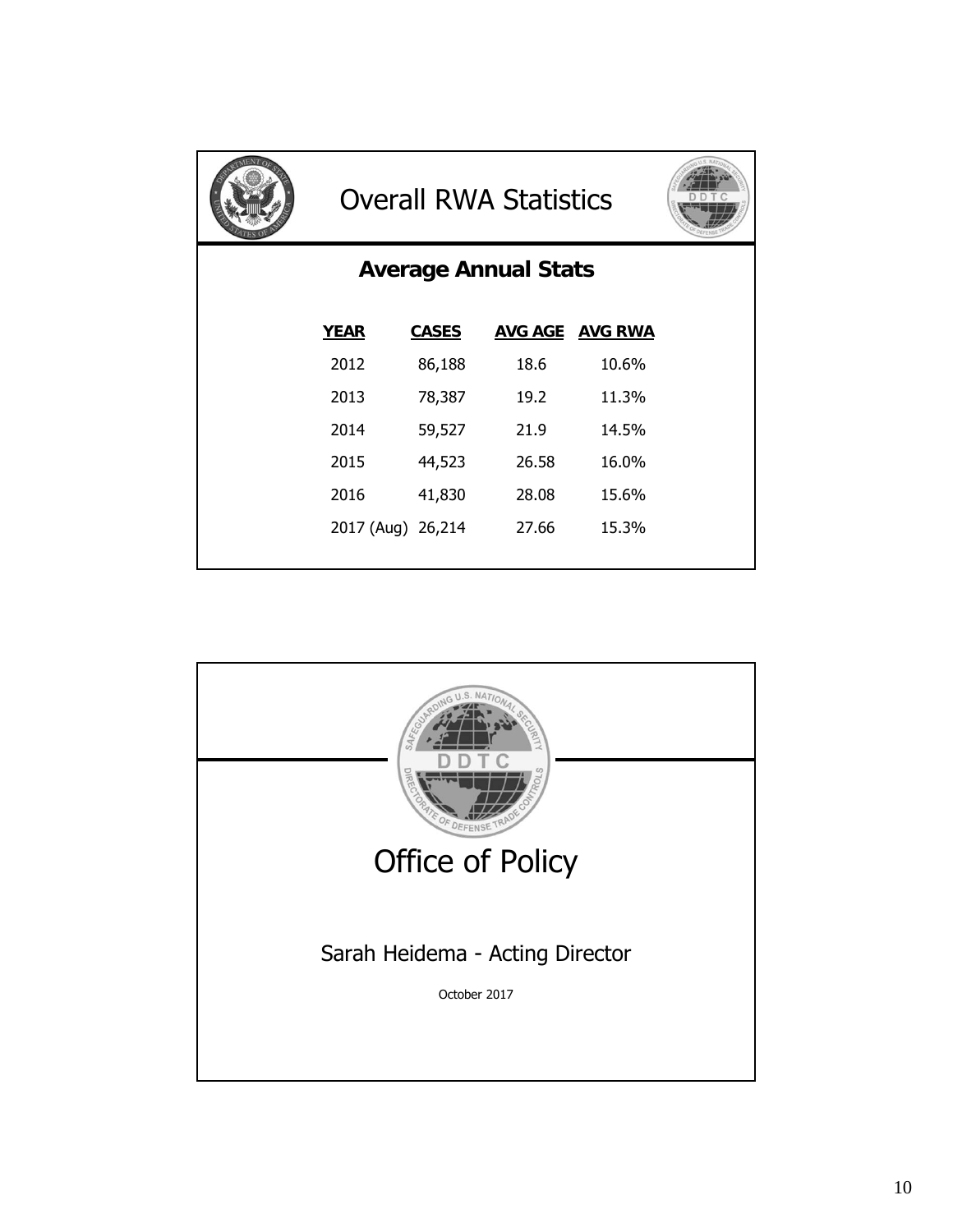

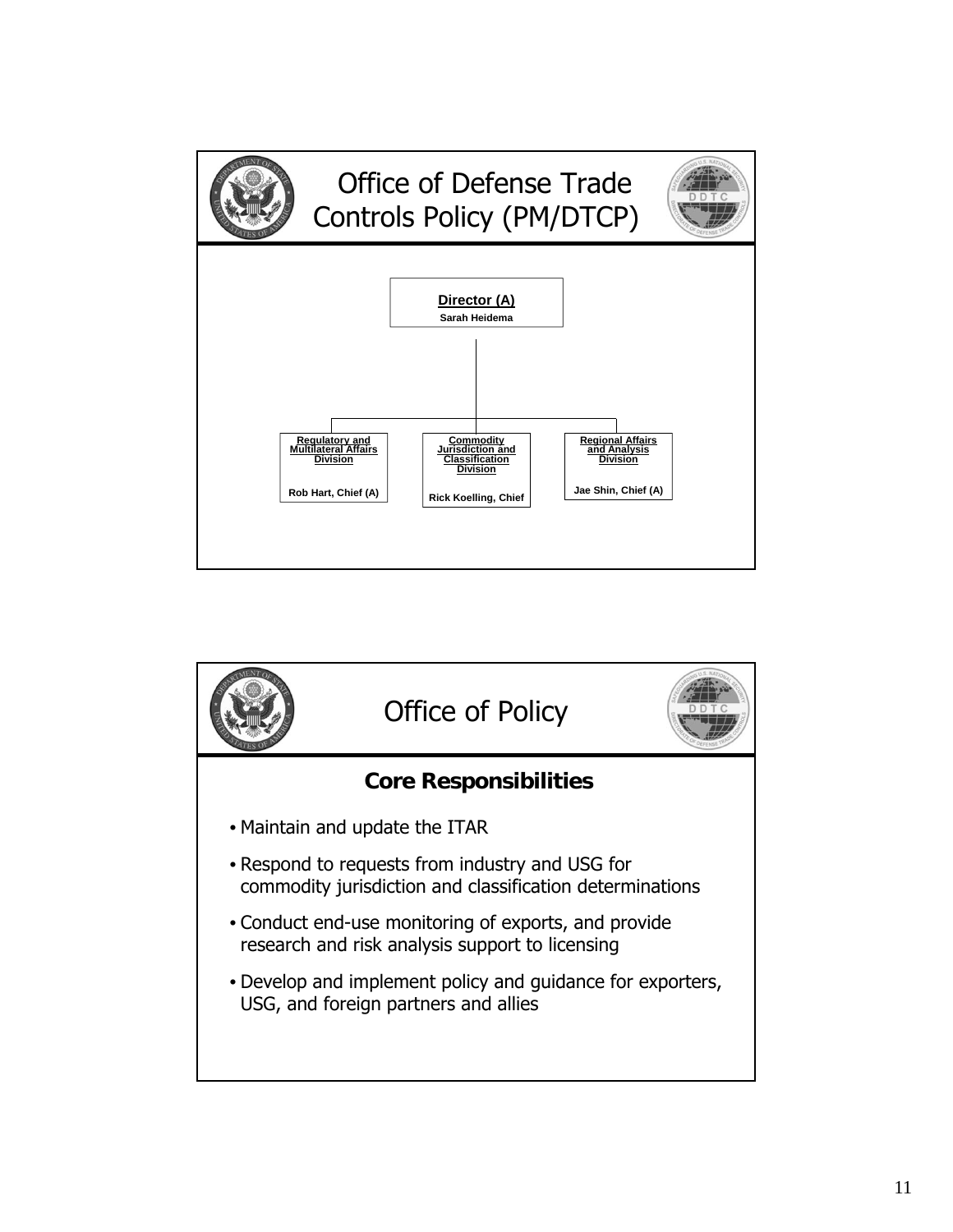

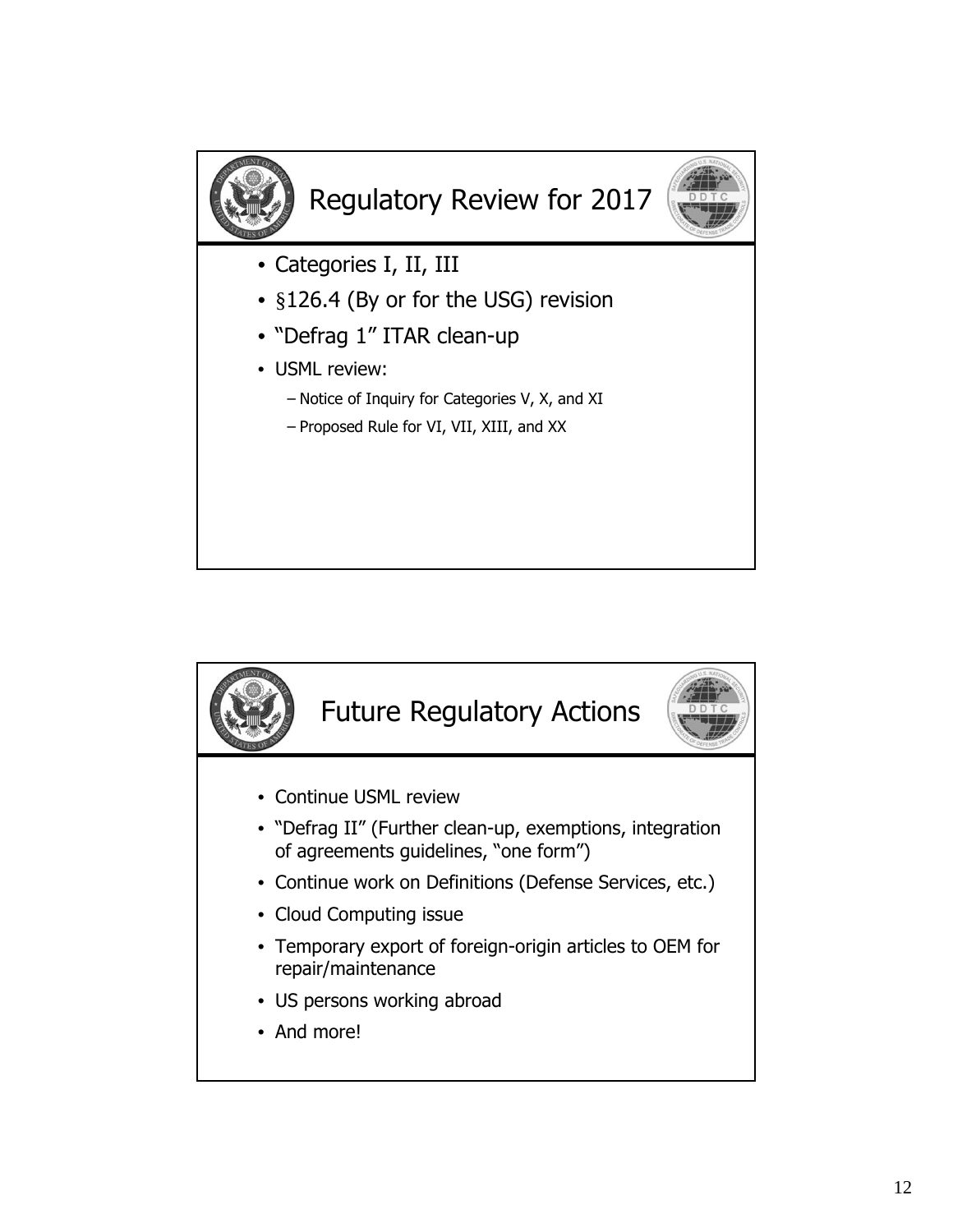

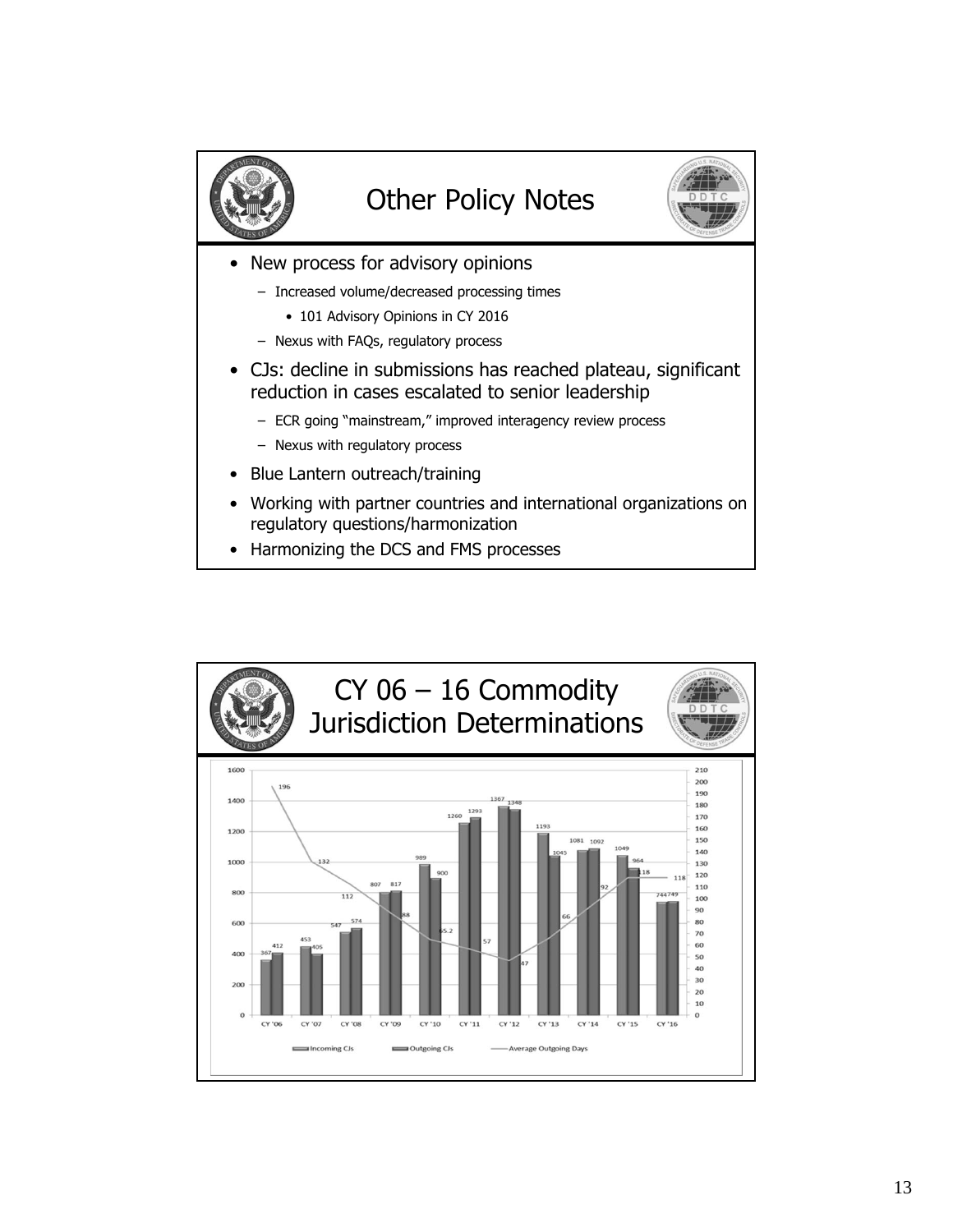

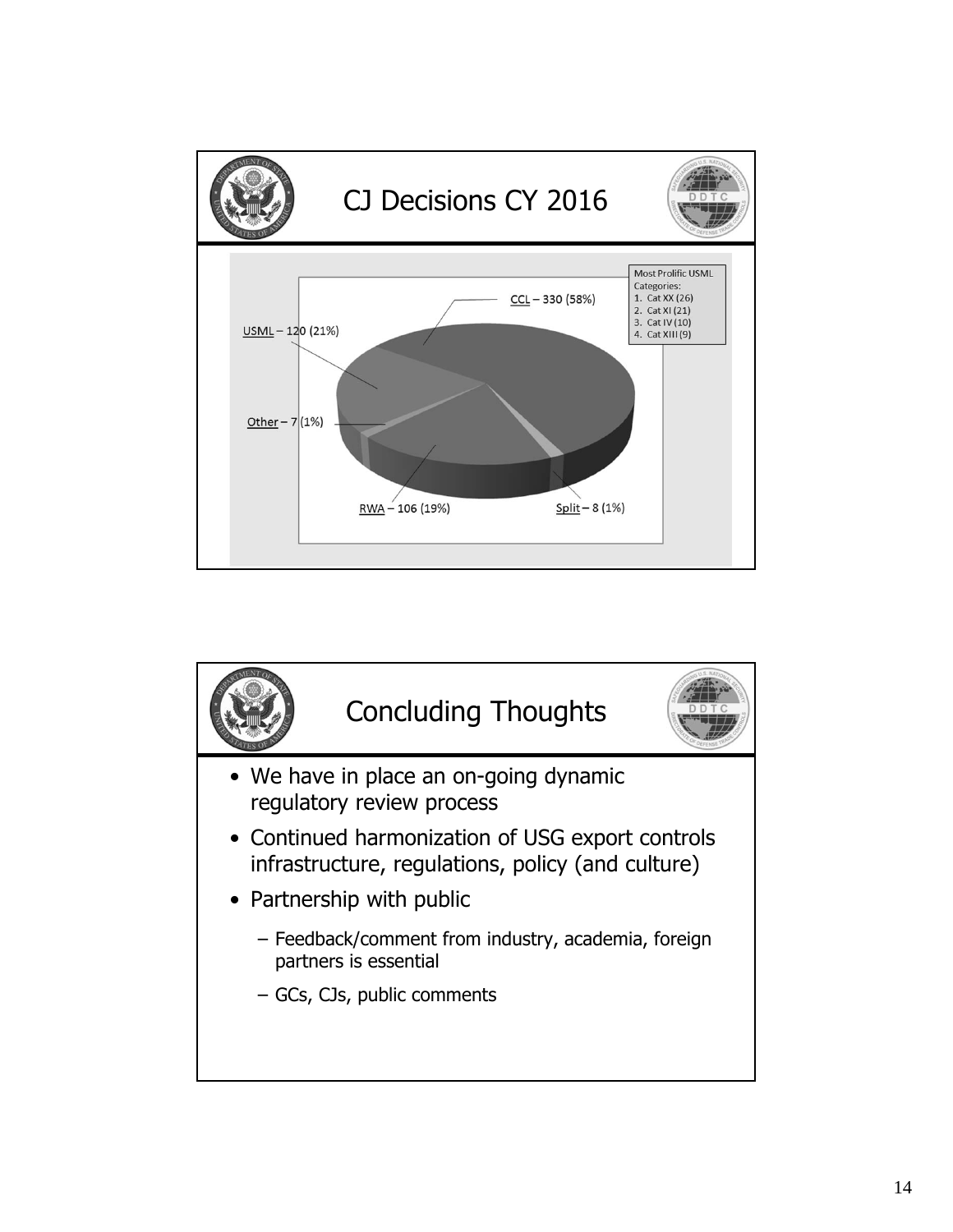

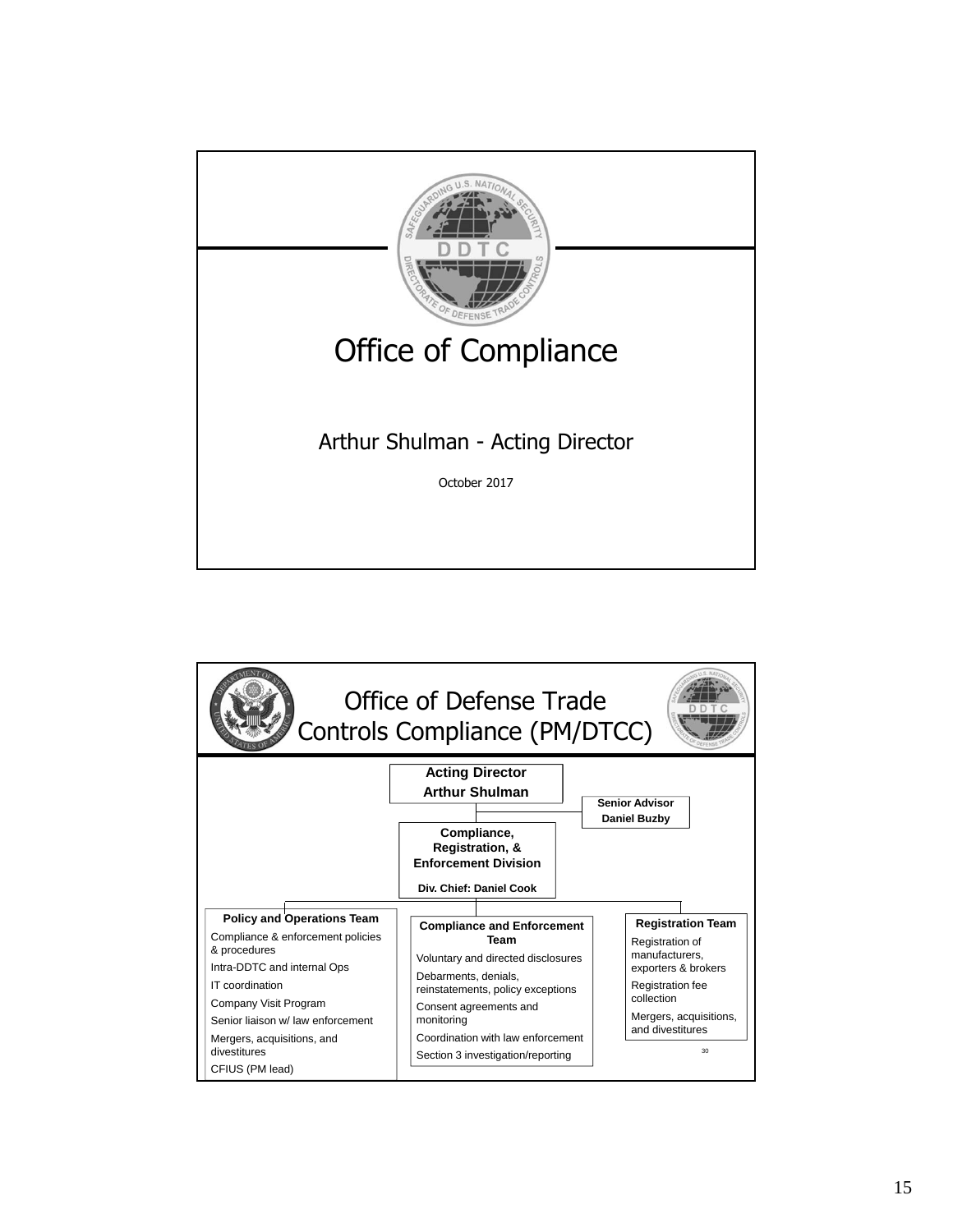

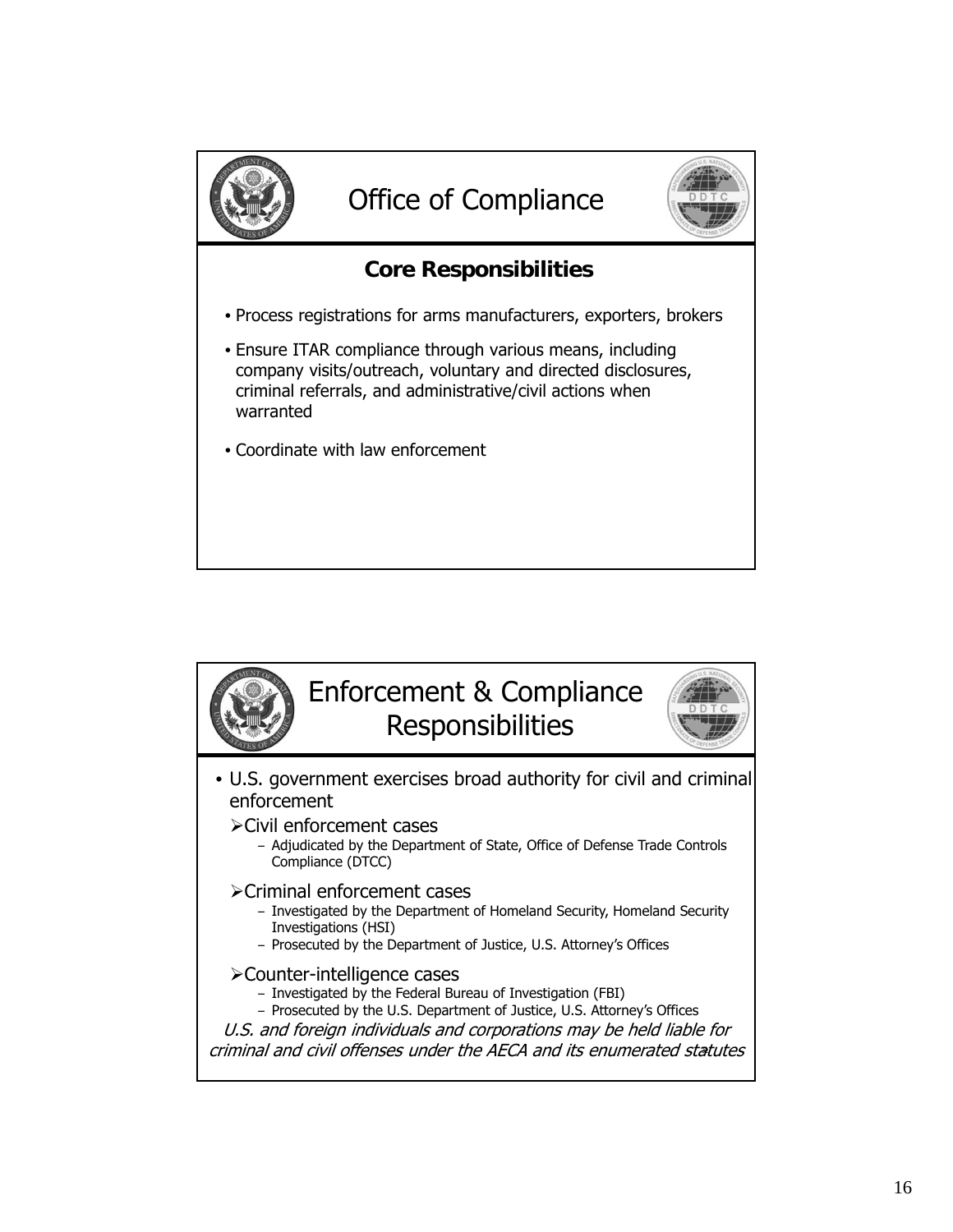

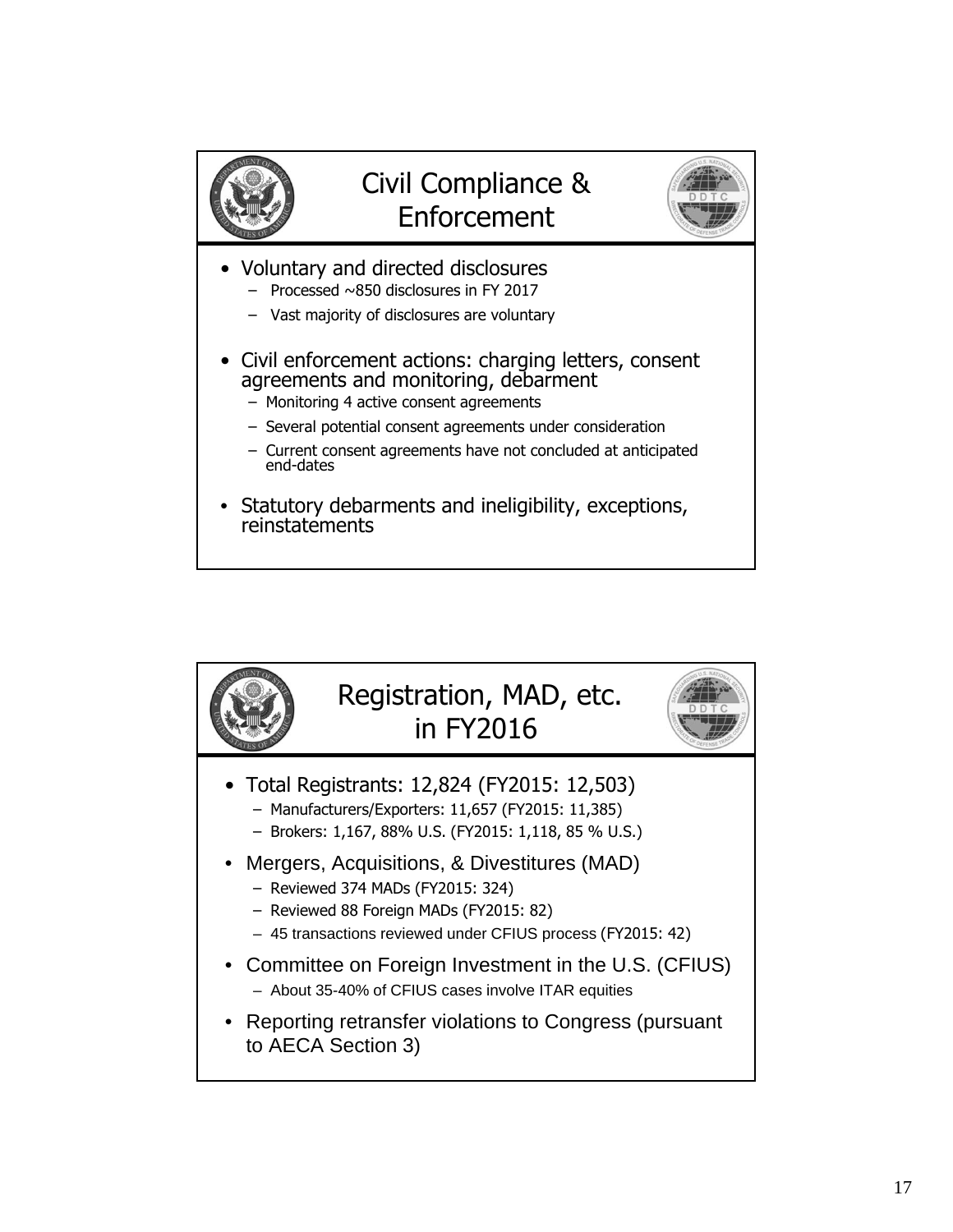

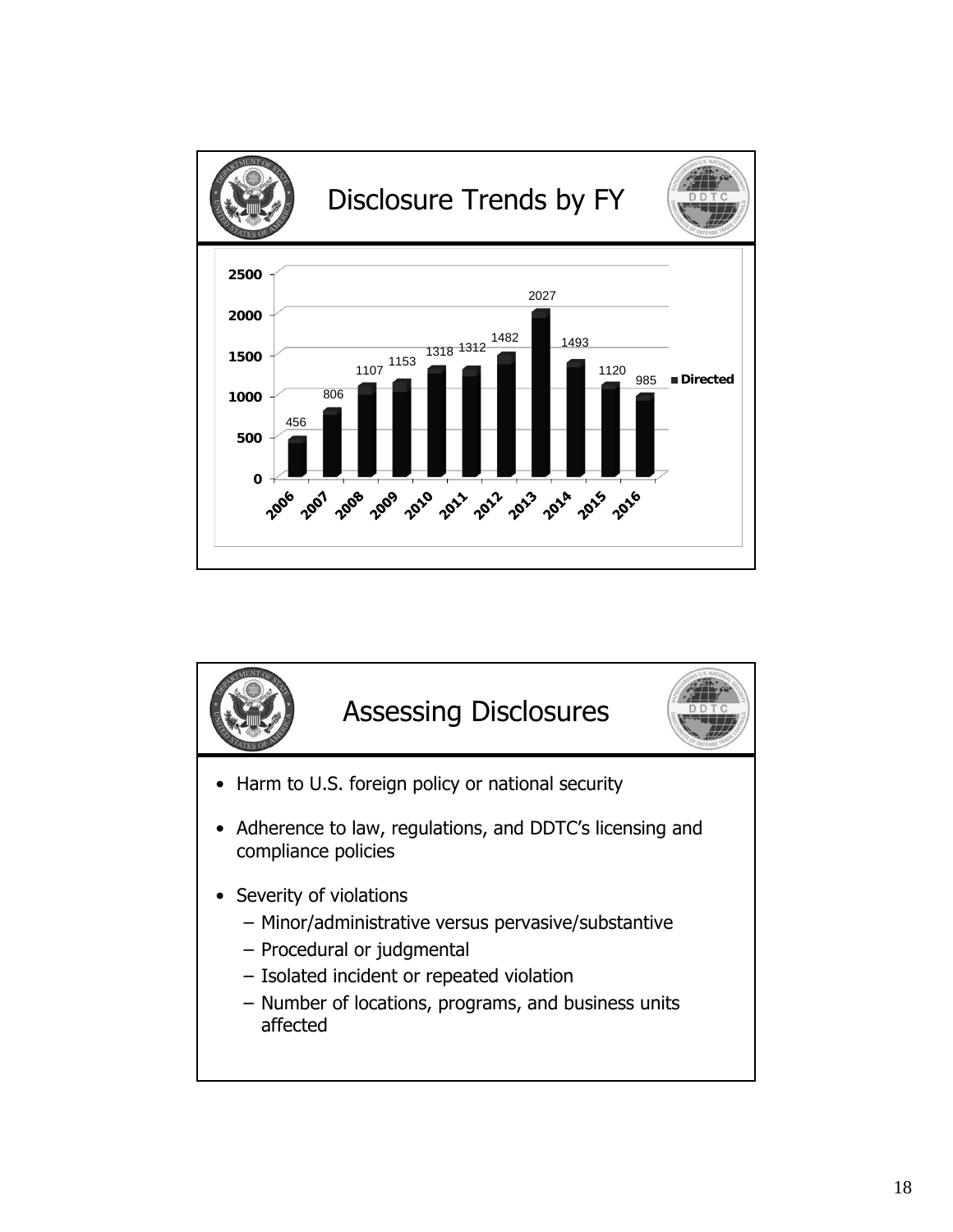

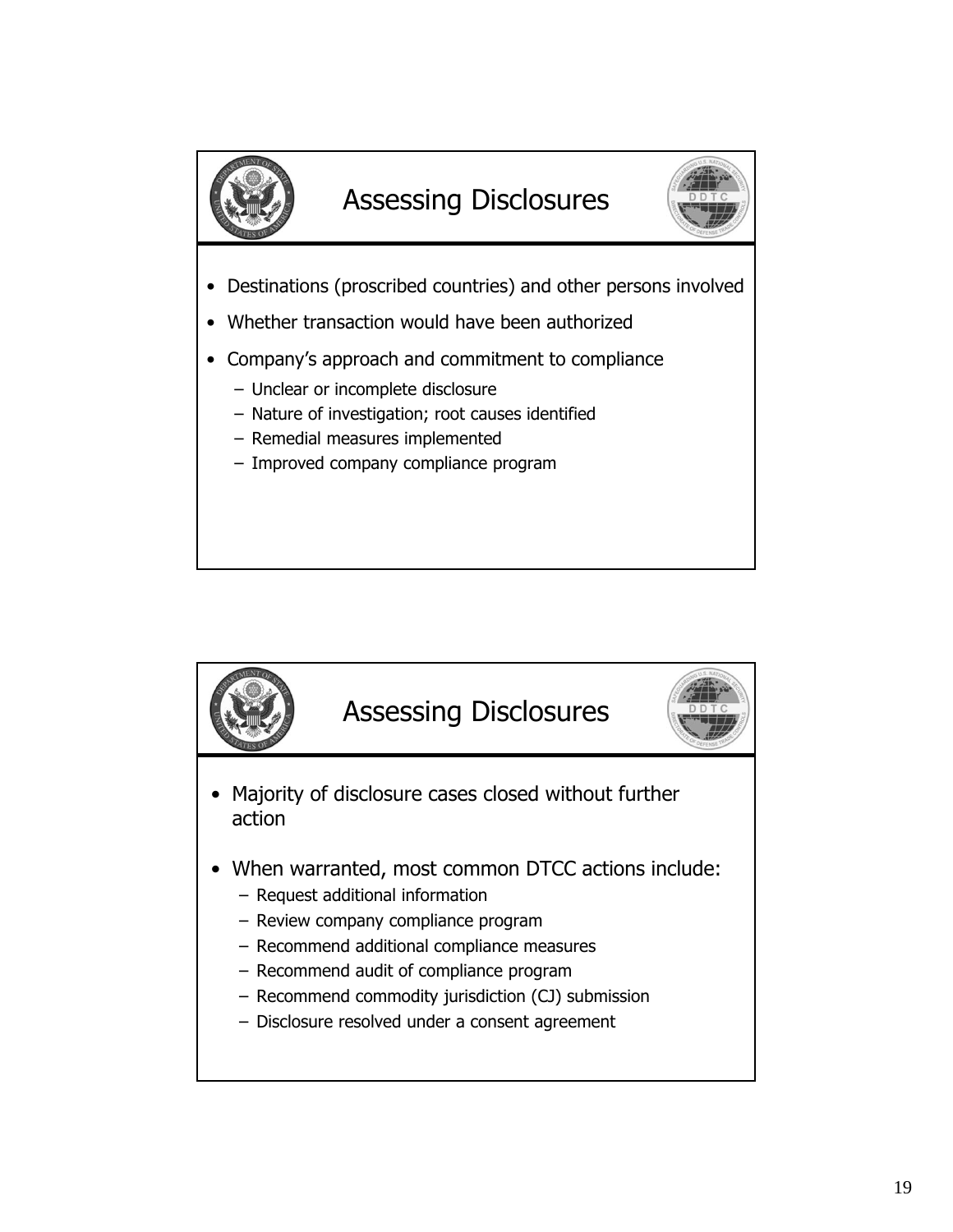

| <b>Agreement</b><br><b>Type</b>          | Company                                   | Year | <b>Penalty</b> | # of<br><b>Proposed</b><br><b>Charges</b> |  |
|------------------------------------------|-------------------------------------------|------|----------------|-------------------------------------------|--|
| Penalty +<br>Oversight                   | Turi/TDG                                  | 2016 | $$200,000^+$   | 2                                         |  |
|                                          | <b>Esterline Technologies Corporation</b> | 2014 | \$20,000,000+  | 282                                       |  |
|                                          | Raytheon Company                          | 2013 | \$8,000,000+   | 125                                       |  |
|                                          | <b>BAE Systems plc</b>                    | 2011 | \$79,000,000+  | 2.591                                     |  |
| <b>Penalty</b>                           | Microwave Engineering Corporation         | 2016 | \$100,000      | 1                                         |  |
|                                          | Bright Lights USA, Inc.                   | 2017 | \$400,000      | 11                                        |  |
| Oversight                                | Rocky Mountain Instrument Company         | 2016 | N/A            | N/A                                       |  |
| + Penalty suspended in whole or in part. |                                           |      |                |                                           |  |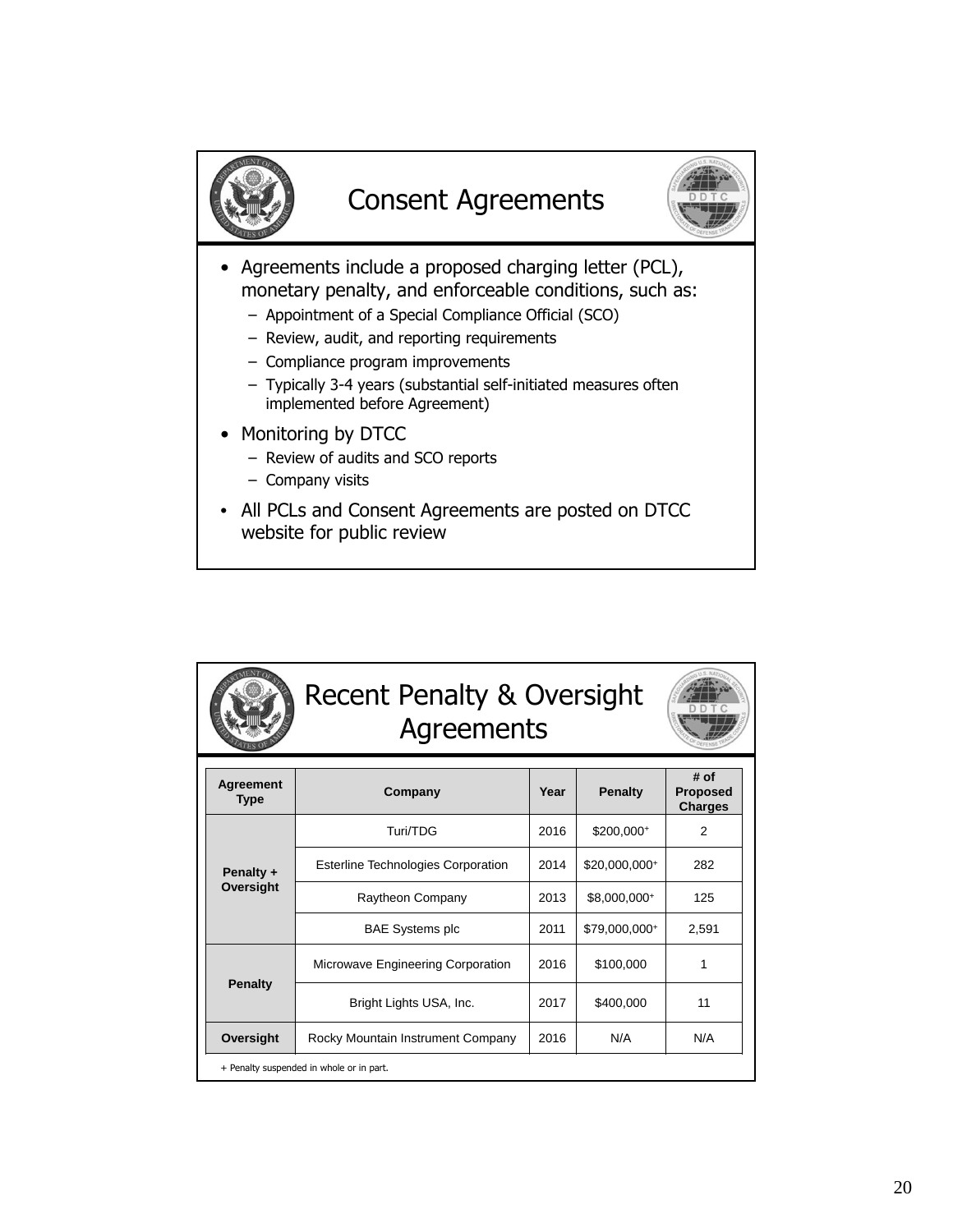

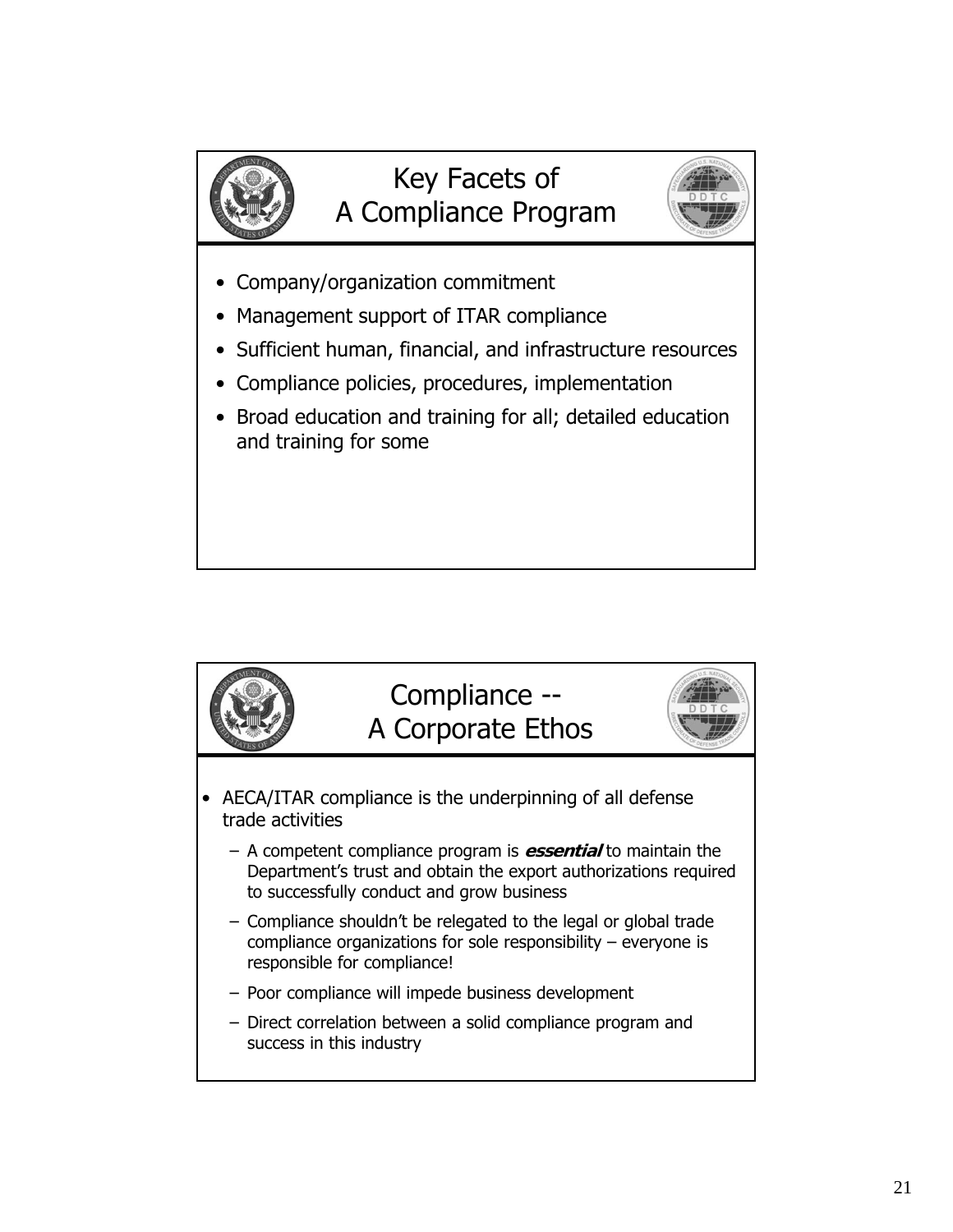

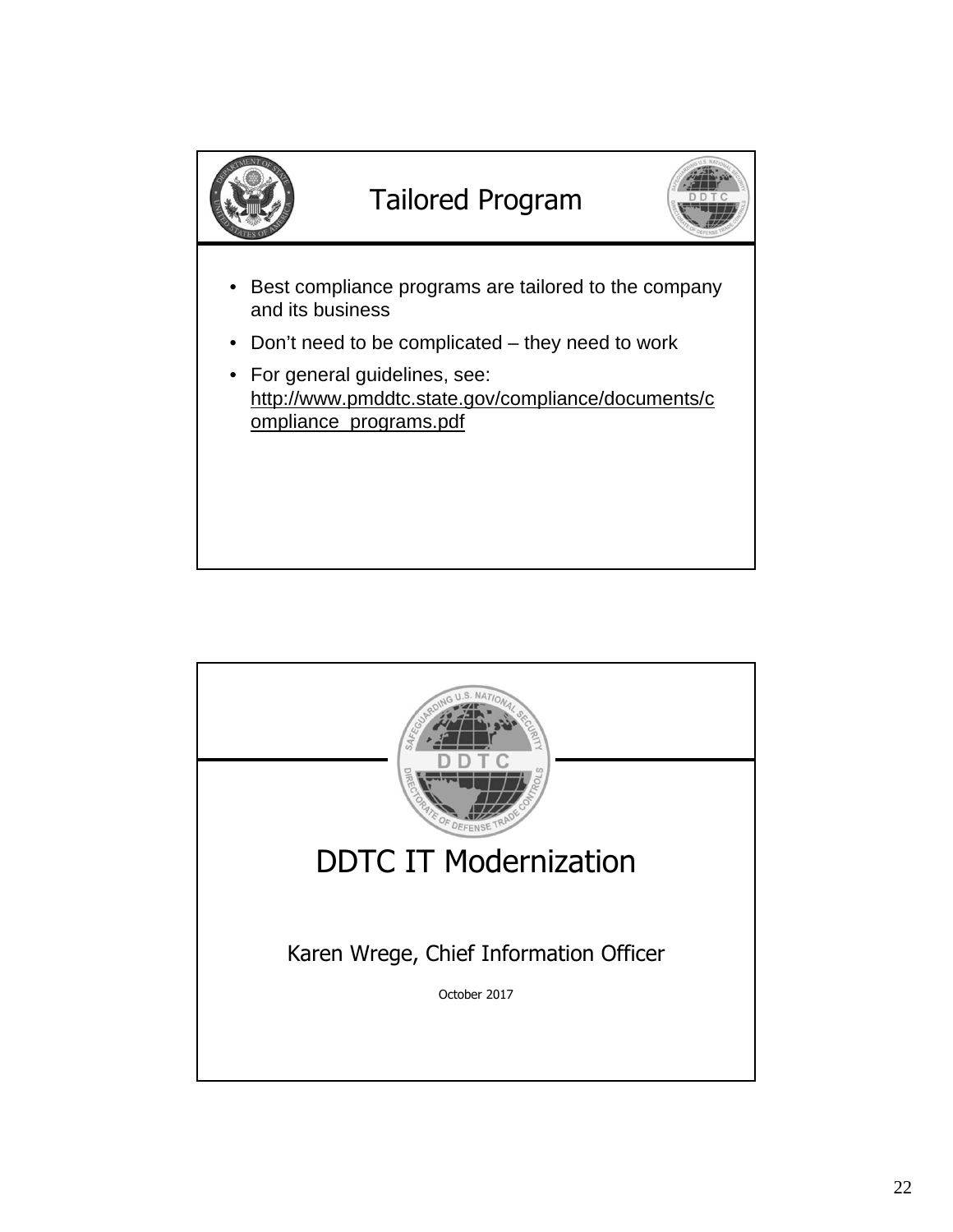

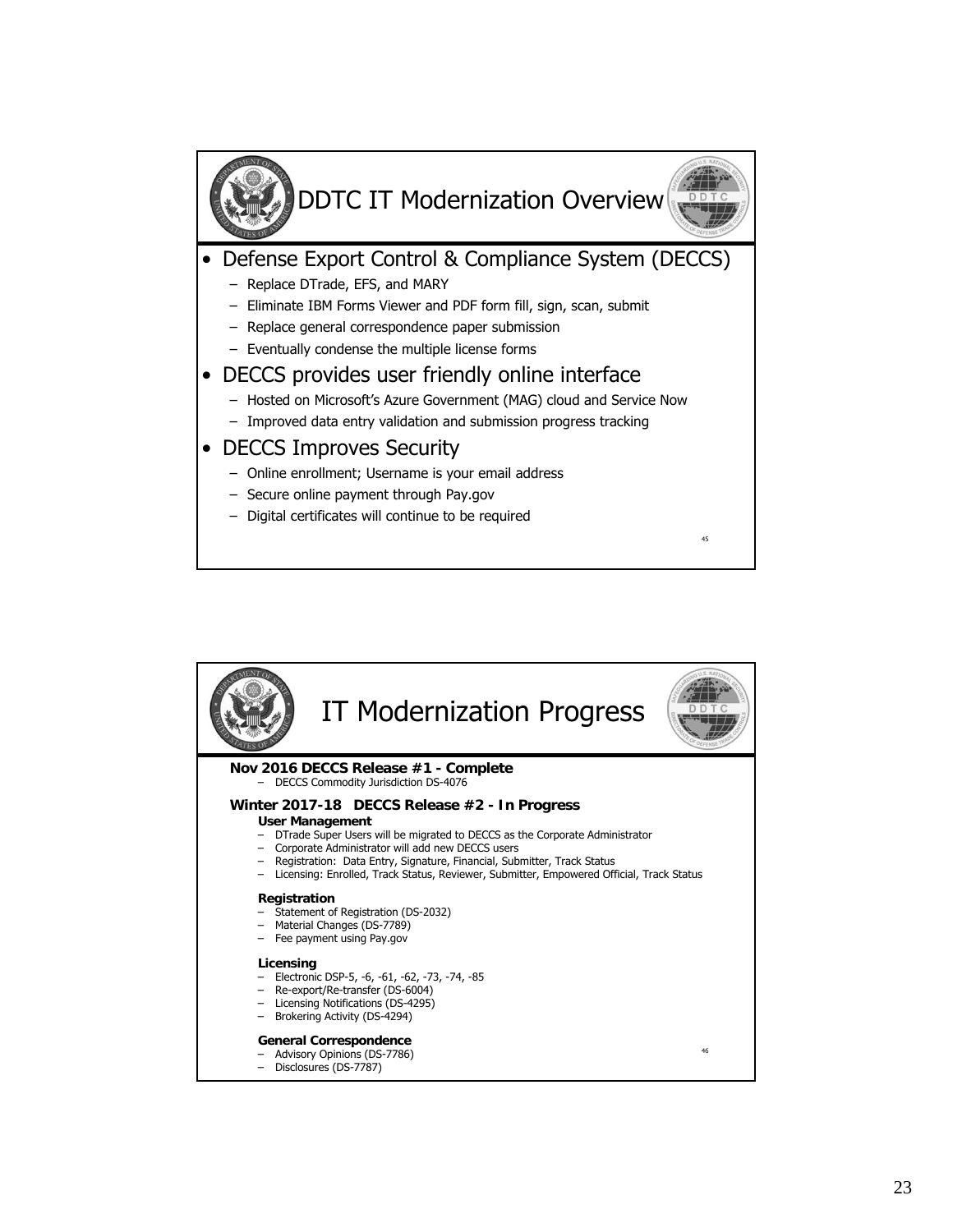

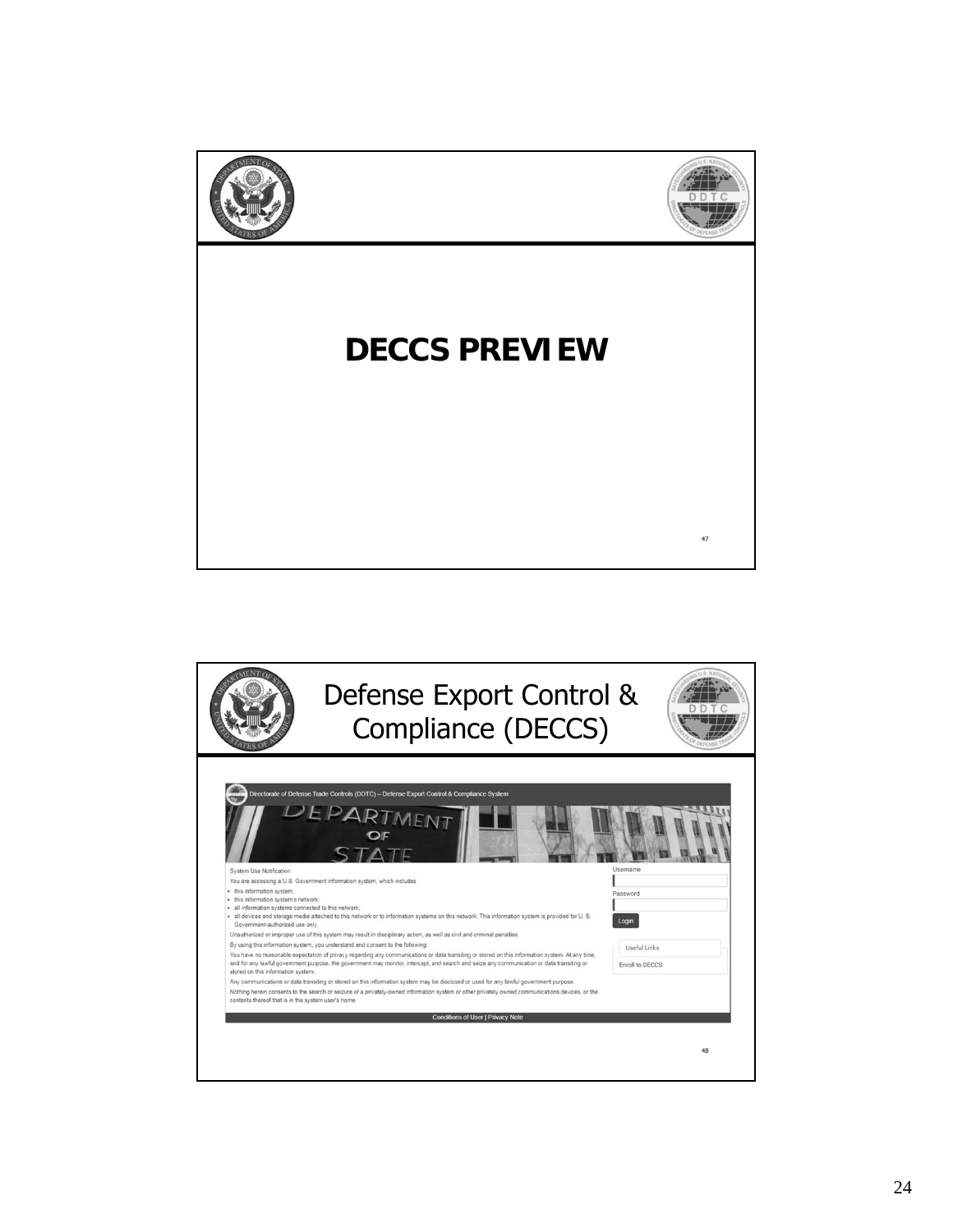

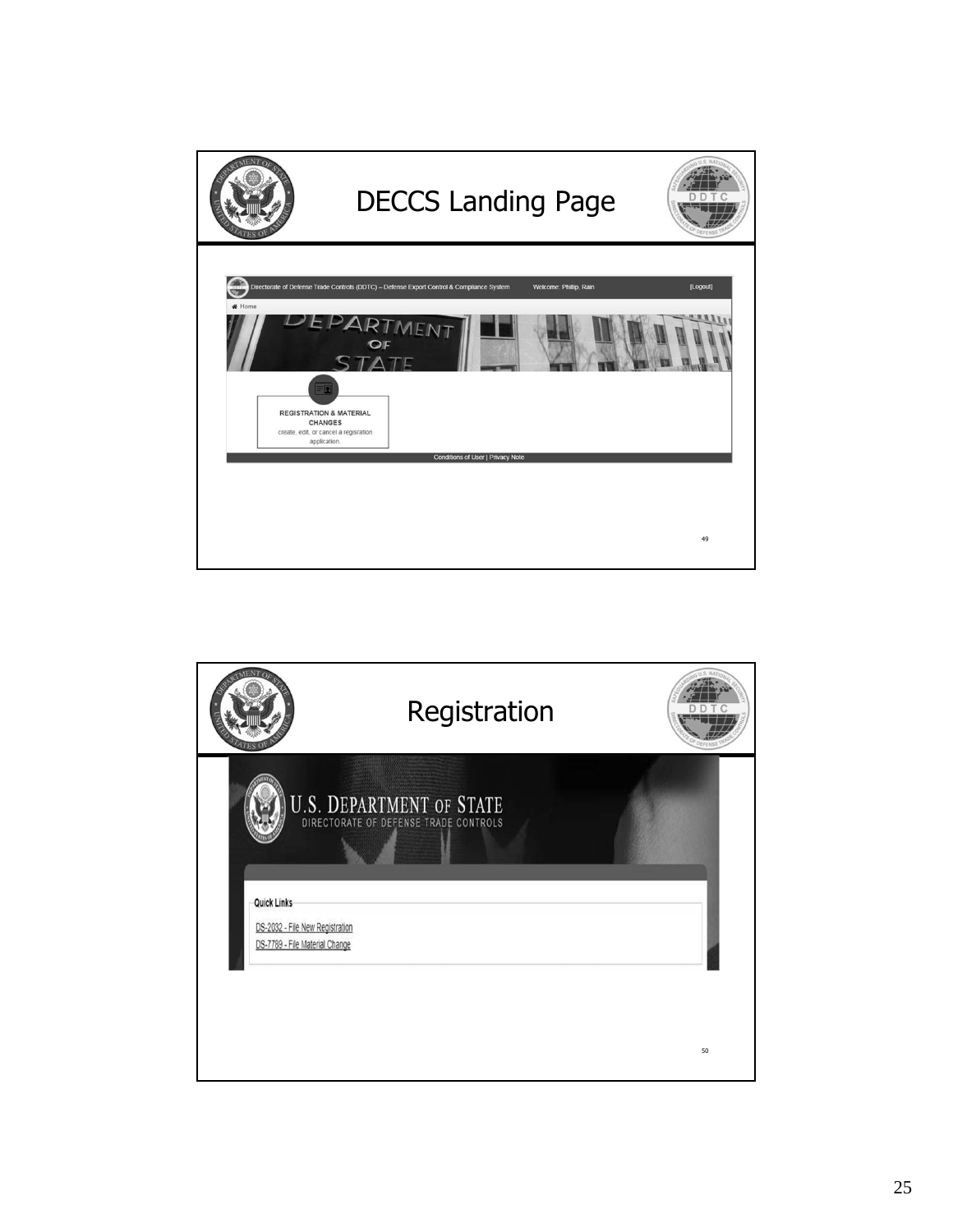

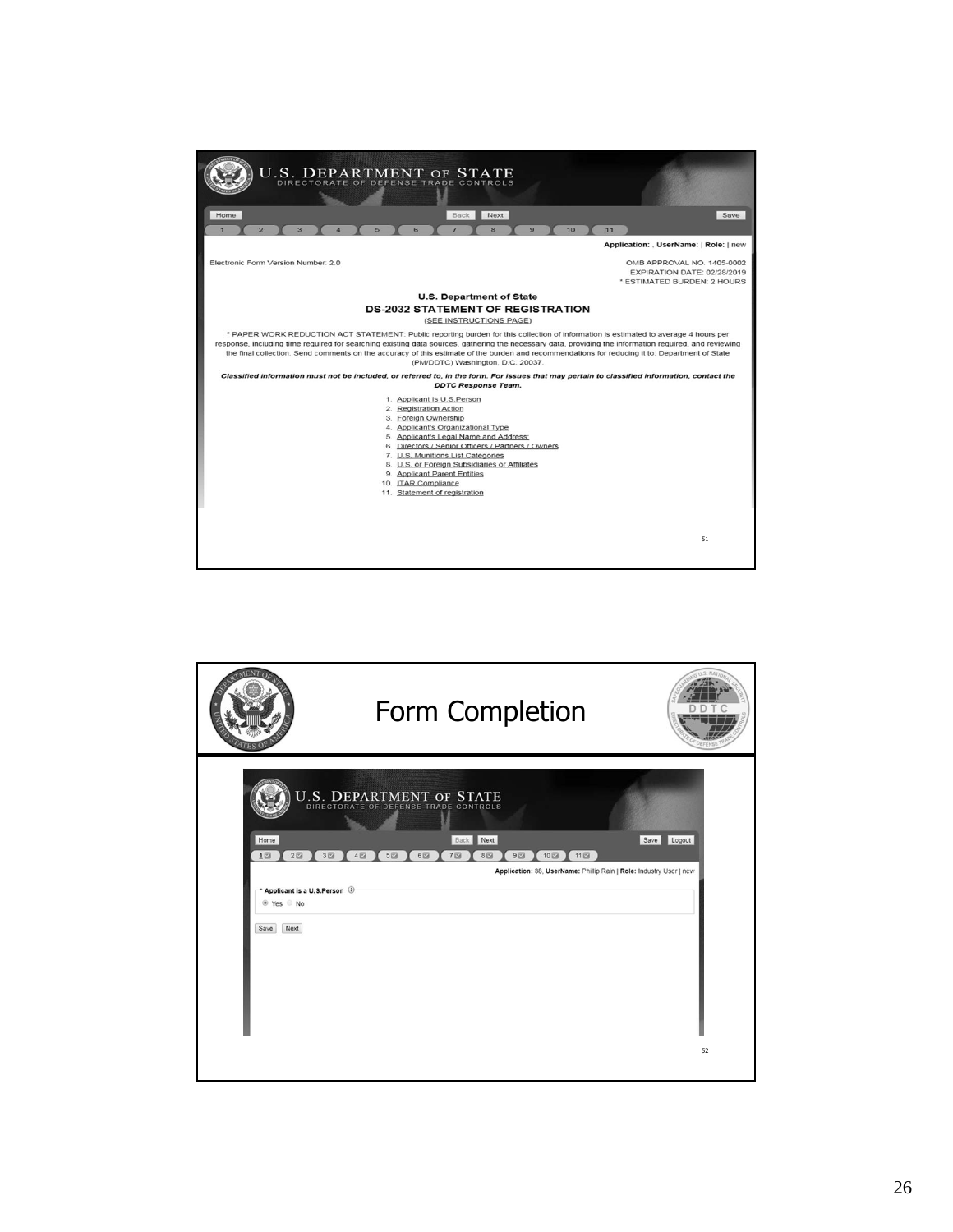

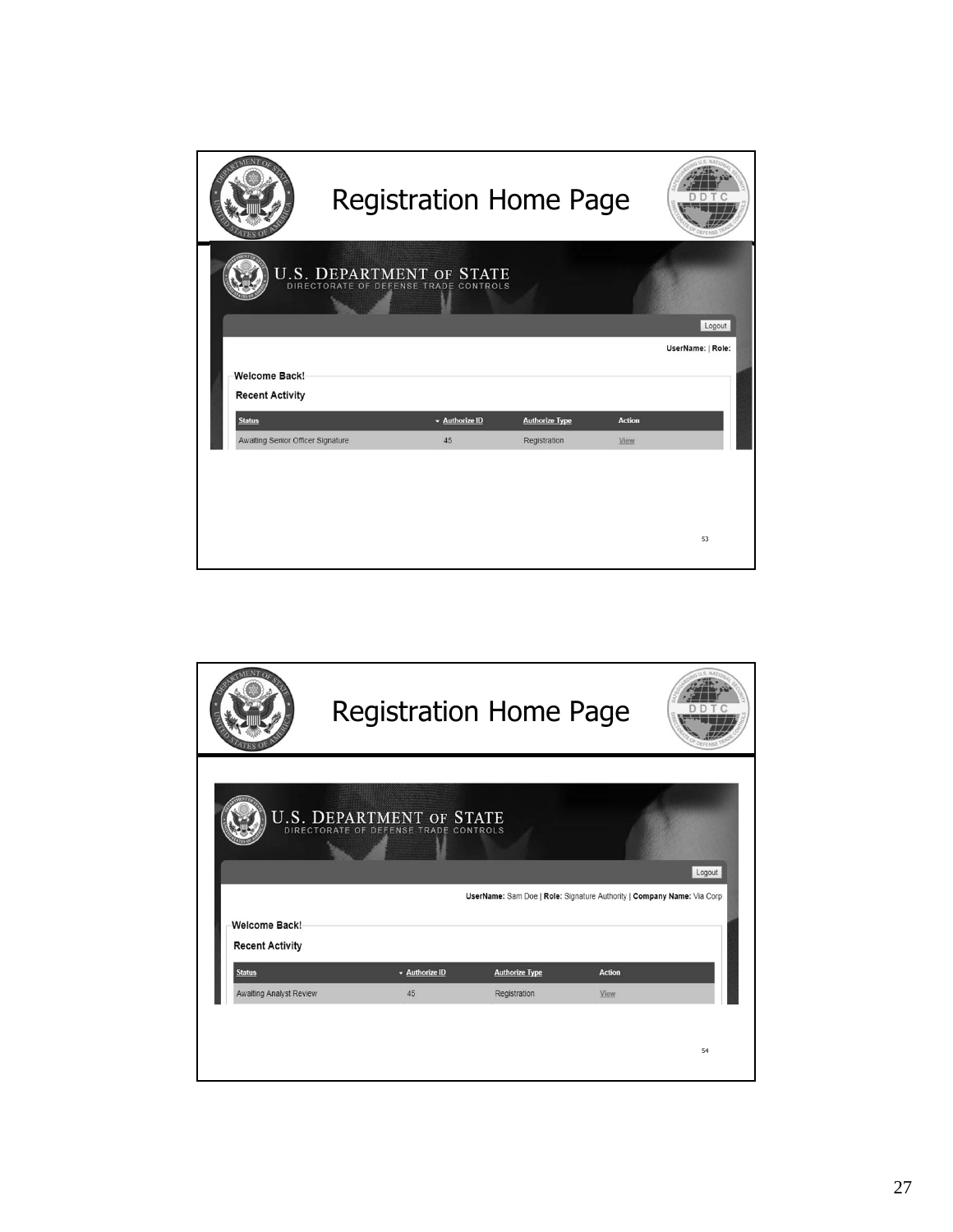

| <b>Payment Form</b>                                                                                                                                                                                                                                                                                                                         | $N\Delta$ |
|---------------------------------------------------------------------------------------------------------------------------------------------------------------------------------------------------------------------------------------------------------------------------------------------------------------------------------------------|-----------|
|                                                                                                                                                                                                                                                                                                                                             | Paygo     |
| <b>DECCS: DDTC Registration Fees</b>                                                                                                                                                                                                                                                                                                        |           |
| Please provide the Credit or Debit Card Information below<br>* indicates required fields                                                                                                                                                                                                                                                    |           |
| Agency Tracking ID: 38                                                                                                                                                                                                                                                                                                                      |           |
| Payment Amount: \$2,250.00                                                                                                                                                                                                                                                                                                                  |           |
| * Country:                                                                                                                                                                                                                                                                                                                                  |           |
| * Billing Address:                                                                                                                                                                                                                                                                                                                          |           |
| <b>Billing Address 2:</b>                                                                                                                                                                                                                                                                                                                   |           |
| * City:                                                                                                                                                                                                                                                                                                                                     |           |
| State/Province:                                                                                                                                                                                                                                                                                                                             |           |
| ZIP/Postal Code:                                                                                                                                                                                                                                                                                                                            |           |
| * Account Holder Name:                                                                                                                                                                                                                                                                                                                      |           |
| $\frac{1}{2}$ $\frac{1}{2}$ $\frac{1}{2}$ $\frac{1}{2}$ $\frac{1}{2}$ $\frac{1}{2}$ $\frac{1}{2}$ $\frac{1}{2}$ $\frac{1}{2}$ $\frac{1}{2}$ $\frac{1}{2}$ $\frac{1}{2}$ $\frac{1}{2}$ $\frac{1}{2}$ $\frac{1}{2}$ $\frac{1}{2}$ $\frac{1}{2}$ $\frac{1}{2}$ $\frac{1}{2}$ $\frac{1}{2}$ $\frac{1}{2}$ $\frac{1}{2}$<br><b>VISA</b><br>AMIEX |           |
| * Card Number:                                                                                                                                                                                                                                                                                                                              |           |
| * Expiration Date:                                                                                                                                                                                                                                                                                                                          |           |
| Previous<br>Cancel<br>Continue                                                                                                                                                                                                                                                                                                              |           |
|                                                                                                                                                                                                                                                                                                                                             |           |
|                                                                                                                                                                                                                                                                                                                                             |           |
|                                                                                                                                                                                                                                                                                                                                             | 56        |
|                                                                                                                                                                                                                                                                                                                                             |           |
|                                                                                                                                                                                                                                                                                                                                             |           |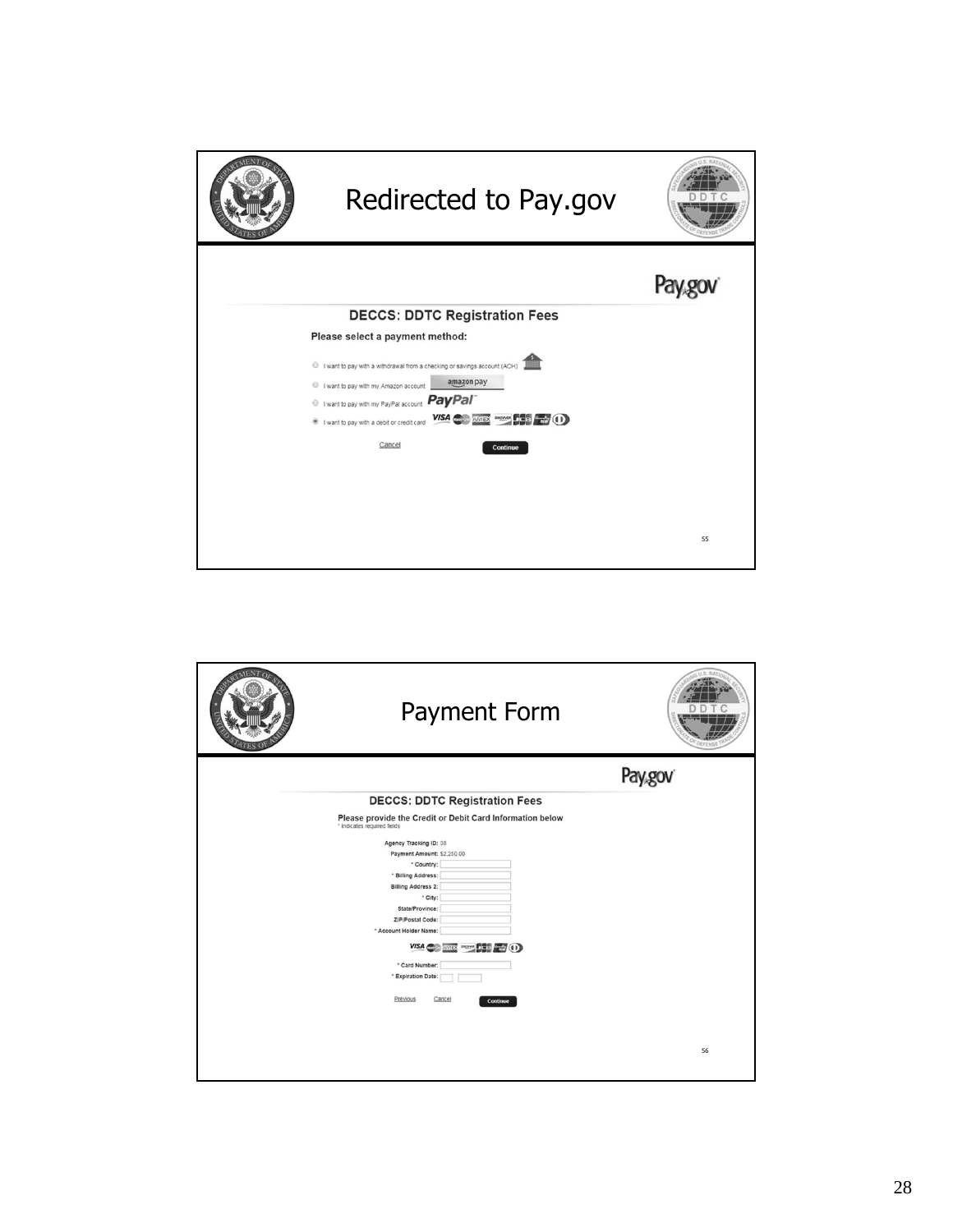